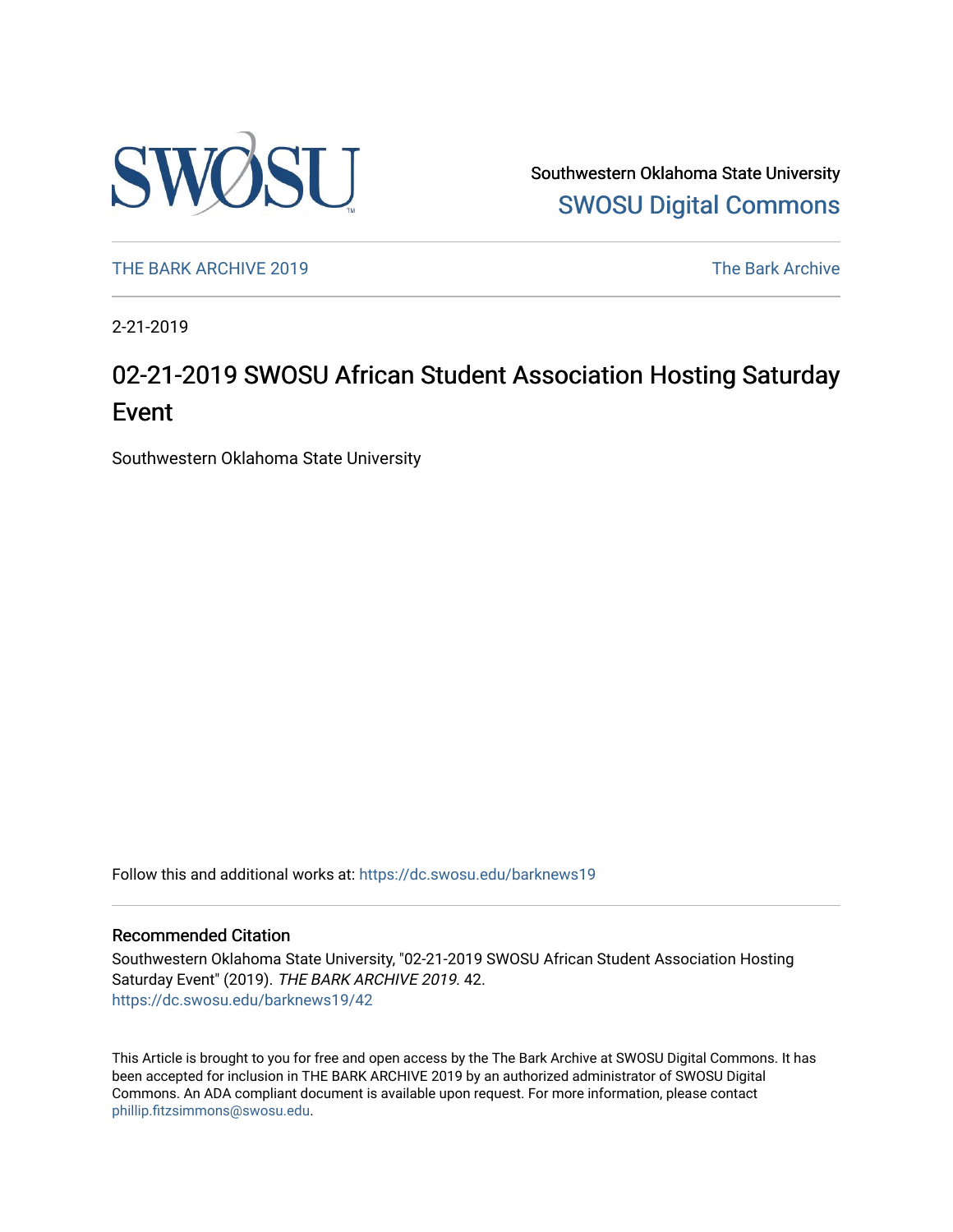

21 February, 2019

## **SWOSU African Student Association Hosting Saturday Event**

Southwestern Oklahoma State University's African Student Association will be celebrating several cultures with food, music, dance and more this Saturday, February 23, on the Weatherford campus.

The public is invited and activities start at 6 p.m. in the Memorial Student Center Ballroom. Tickets are \$5 for non-SWOSU students and free for students and available at the door.

Faith Okorocha said the activities and dinner are organized by the African students and several countries will be represented at the event.

| Academics                | D |
|--------------------------|---|
| Administration           | D |
| Alumni and Foundation    | D |
| Community                | D |
| Events                   | D |
| <b>Faculty and Staff</b> | D |
| Miscellaneous            | D |
| Sayre                    | D |
| <b>Students</b>          | D |
|                          |   |

#### **Archive Links**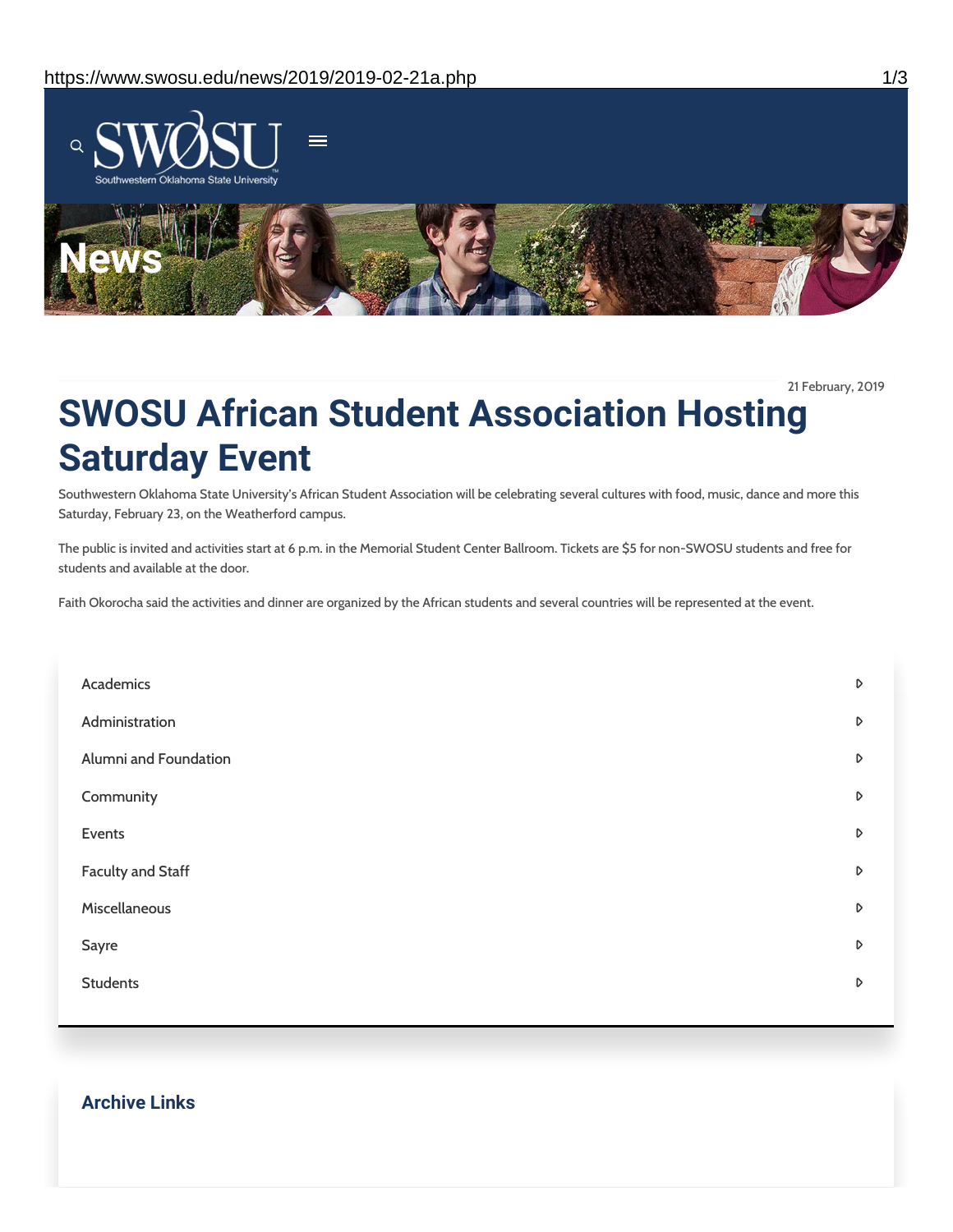| 2018    | D |
|---------|---|
| 2019    | D |
| 2020    | D |
| Archive | D |
|         |   |

# SWØSU

#### Weatherford Campus

100 Campus Drive Weatherford, OK 73096

#### Sayre Campus

409 E Mississippi Ave Sayre, OK 73662

fyom

Connect to Us

Contact [Information](https://www.swosu.edu/about/contact.php)

[University/Facility](https://www.swosu.edu/about/operating-hours.php) Hours

[Campus](https://map.concept3d.com/?id=768#!ct/10964,10214,10213,10212,10205,10204,10203,10202,10136,10129,10128,0,31226,10130,10201,10641,0) Map

Give to [SWOSU](https://standingfirmly.com/donate)

Shop [SWOSU](https://shopswosu.merchorders.com/)